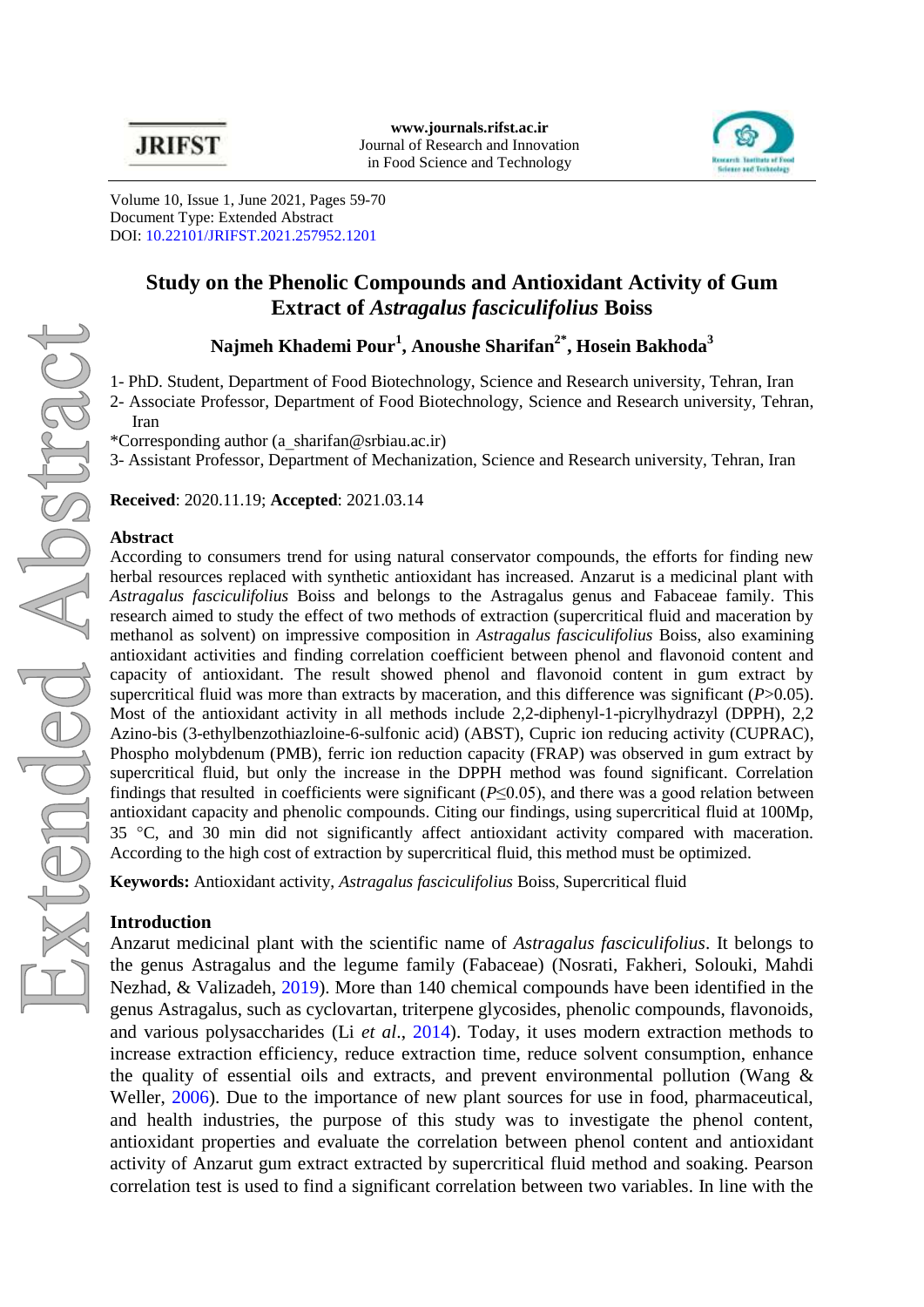studies conducted up to the time of writing this article; so far, no study has been done on Enzoot gum extract and its antioxidant activities and correlation with their phenolic compounds, so the results of this study can be of great value in the Anzarut gum research literature.

### **Materials and methods**

#### **Extraction of Anzarut gum extract by the supercritical fluid method**

In this method, 20 g of Anzarut gum powder was combined with 100 mL of ethanol solvent as a modifier; then extraction was performed by supercritical  $CO<sub>2</sub>$  (Suprex MPS/225) Multipurpose) at 35 °C and pressure 100 times for 30 min [\(Delfanian, Esmaeilzadeh Kenari,](#page-4-3)  [& Sahari, 2015\)](#page-4-3).

#### **Measurement of total phenol compounds**

To calculate the total phenol composition in the extract samples, the Folin-Cocaltive method was used.

#### **Measurement of total flavonoids**

To investigate the flavonoid content, 0.5 mL of the extract solution was mixed with 3 mL of methanol, 0.2 mL of 10% aluminum chloride (w/v), 0.2 mL of 1 M potassium acetate, and 5 mL of distilled water. Samples were stored at room temperature for 30 min. The absorbance of each sample was measured at 415 nm [\(Singh, Sharma, & Sharma,](#page-4-4) 2015).

#### **Evaluation of antioxidant activity by free radicals 1, 1-diphenyl-2-picryl hydrazyl**

1 mg/mL methanol solution was prepared and transferred to a test tube, then 1 mL of DPPH methanolic solution was added, a spectrophotometer defined the optical absorption at 517 nm. The percentage of DPPH radical inhibition of each extract is then calculated using Equation (1) below:

DPPH percentage of inhibition  $(\% ) = (\H(\text{A-B''}) / \text{A}) \times 100$ 

Here, A and B are the light absorption of the control sample and the light absorption of the sample, respectively [\(Jaradat](#page-4-5) *et al*., 2017).

#### **Evaluation of antioxidant activity as**  $IC_{50}$  $(mg/L)$

The amounts of antioxidants required for DPPH to reach 50% of the initial value (median inhibition concentration) or  $(IC_{50})$  of *Astragalus fasciculifolius* Boiss extract according to [Jaradat](#page-4-5) *et al*. (2017) and through linear regression obtained from the inhibition percentage curve in Different concentrations were calculated in milligrams per liter.

#### **Evaluation of antioxidant activity by iron ion reduction capacity**

For this purpose, [Kocak](#page-4-6) *et al*. (2016) method was used with a slight modification. 1 mL of 20 mM FRAP solution was added to 1 mL of extract (mg/mL methanol) and placed at 37 °C for 5 min. The absorption rate was read at 593. The calibration curve was plotted using ferrous sulfate.

#### **Evaluation of antioxidant activity by phosphomolybdenum method**

0.2 mL of extract (mg/mL methanol solvent) was added to 2 mL of reagent solution (0.6 mg sulfuric acid, 28 mM sodium phosphate and 4 mM ammonium molybdate). The sample was read at 695 nm after holding for 90 min at 95 °C.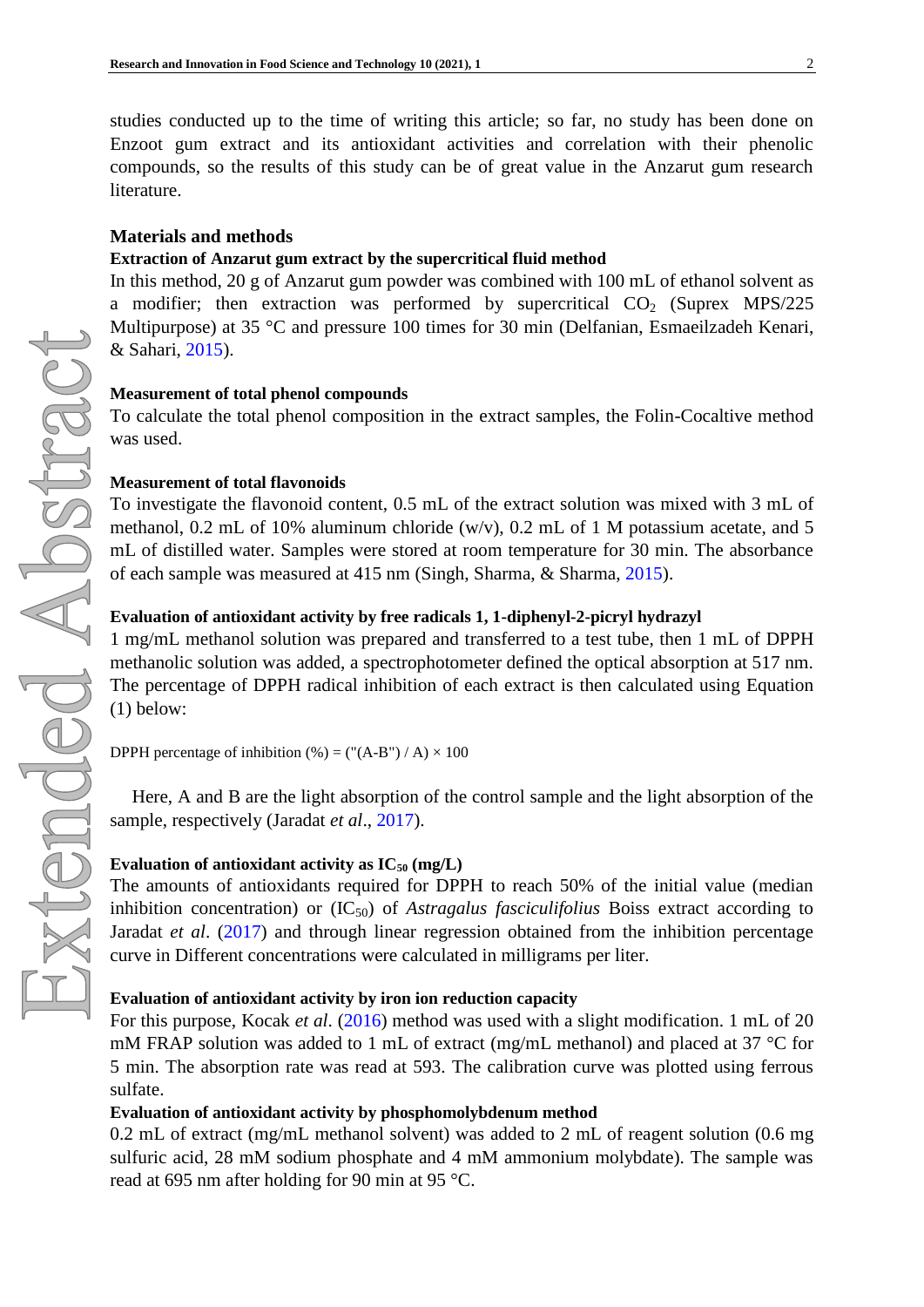## **Evaluation of radical inhibition activity of 2-2 azine-bis-3-ethyl benzodiazepine-6-sulfonic acid cations**

The sample solution (1 mL) was added to the ABTS solution (2 mL) and homogenized by the vortex. The sample adsorption was read at 734 nm after incubation for 30 min at room temperature [\(Zengin](#page-4-7) *et al*., 2015).

#### **Evaluation of antioxidant activity by copper ion reducing activity**

0.5 mL of the extract was added to the reaction mixture containing copper chloride, neocoprotein, and ammonium acetate buffer. The samples were read at 450 nm [\(Apak, Güçlü,](#page-4-8)  [Özyürek, Esin Karademir, & Erçağ, 2006\)](#page-4-8).

#### **Results and discussion**

The antioxidant activity of the extract extracted by the supercritical fluid method was higher in all test methods than the extract extracted by the maceration method. Results show that the inhibition of DPPH for the samples of the extract extracted by soaking and supercritical fluid was 36.6 and 59.9 (%), respectively. The inhibitory activity of DPPH of the extract extracted by the method. The supercritical fluid at a 95% confidence level was higher than the antioxidant activity of Anzarut extract extracted by soaking (*P*≤0.05). The amount of iron ion reduction (FRAP) of the extracts extracted by the supercritical fluid and soaking method was also investigated, and the results showed that the supercritical capacity of the supercritical fluid extract was high. 29 and 28.3 (mmol of iron per gram of extract), which has no statistically significant difference. Evaluation of antioxidant activity by azinobase radical or antioxidant potential of ethyl thiazoline sulfonic acid (ABTS +) equivalent to trolux (unit of antioxidant capacity based on ABTS +) also showed that the difference between the two extracts extracted by supernatant fluid in the supernatant 95% method was not significant  $(P>0.05)$ .

Pearson test was performed to investigate the correlation between the antioxidant capacities of the extract extracted by the supercritical fluid method and their phenol content. According to the results presented in [Fig.](#page-3-0) (1), with increasing the concentration of the extract extracted by the supercritical fluid method, the amount of phenol compounds has increased, and the amount of antioxidant activities has also increased.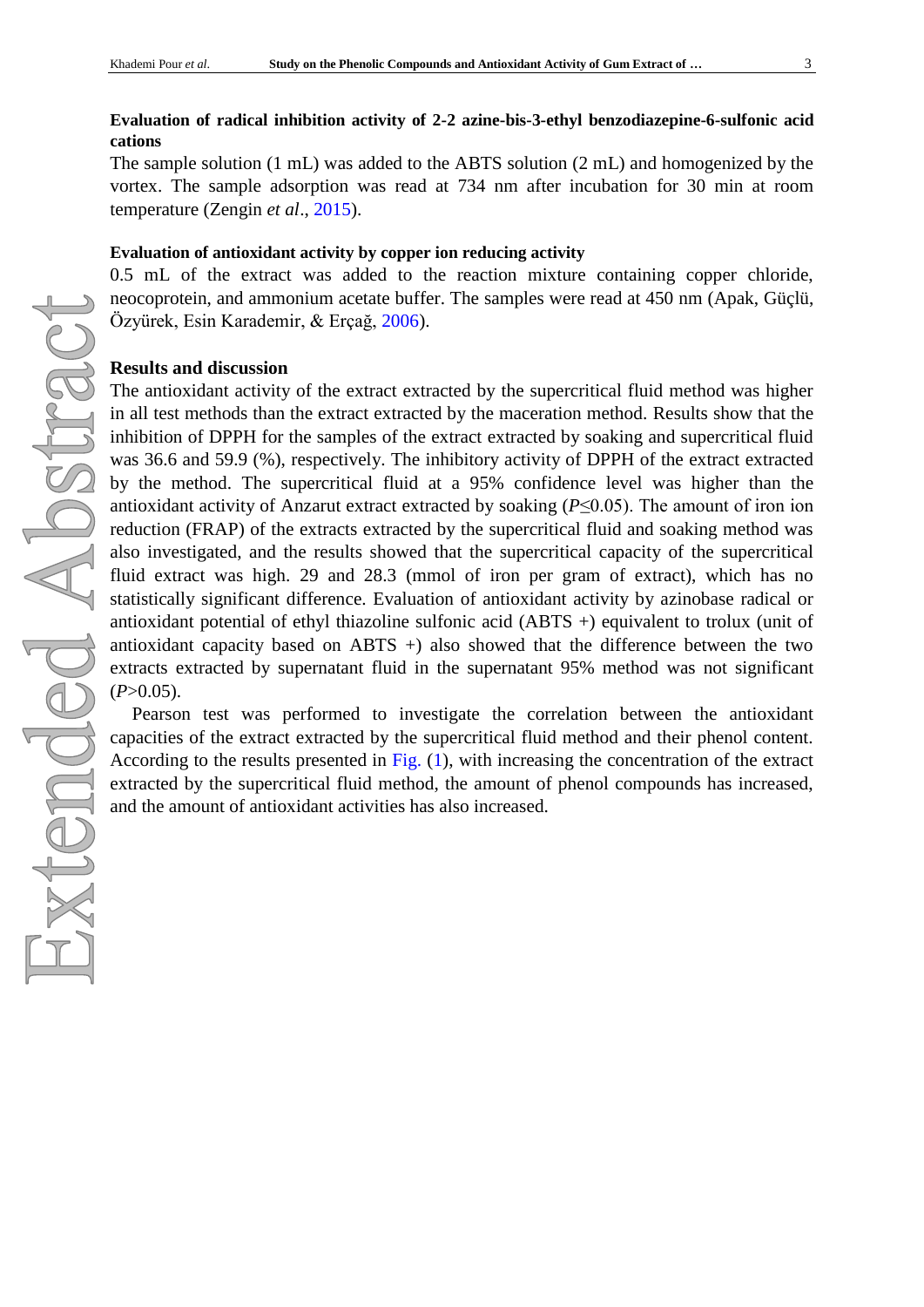<span id="page-3-0"></span>

**Fig. 1**. Correlation between total phenol compounds and antioxidant activities of the extract extracted by the supercritical fluid method in volumes of 100, 200, and 300 *μ*L of the extract (1 mg/mL)

#### **Conclusions**

The results of this study showed that the extraction of Anzarut extract by supercritical fluid method, at a pressure of 100 bar, 35 °C and an extraction time of 30 min, had a higher amount of phenol and flavonoid compounds than the extract extracted by soaking, which is a significant difference. However, the antioxidant activities of supercritical fluid extract were higher than soaking, which was significantly higher in the study of DPPH activity than the soaking extract. The extraction efficiency in the supercritical fluid method was 15.91% and for the extraction method was 26.31%, and the correlation between phenol compounds and antioxidant activities of DPPG, FRAP, ABST, PMB, CUPRUC, and  $IC_{50}$  was significant at 95 and 99% levels. Based on the results of this study, it can be stated that Anzarut gum is a rich combination of phenol and flavonoid compounds that has a significant effect on antioxidant activities and has been able to reduce oxidation. Due to the high cost of extraction of effective compounds by supercritical fluid method, the conditions for extraction of supercritical fluid in this study are not suitable in industrial scales, and the conditions need to be optimized.